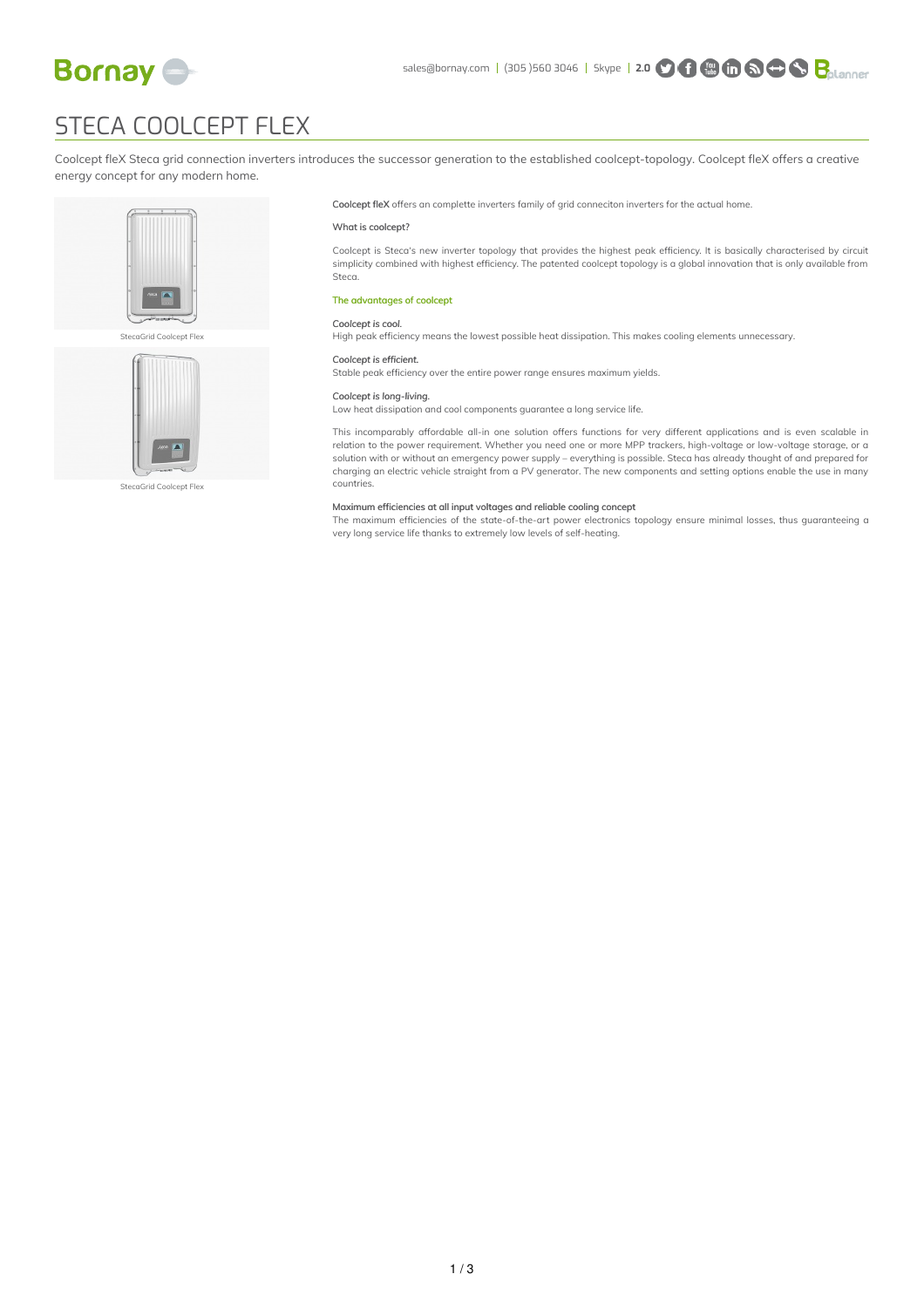# SPECIFICATIONS

|                                                  | StecaGrid<br>1511                                                                        | <b>StecaGrid</b><br>2011 | StecaGrid<br>2511 | StecaGrid<br>3011 | StecaGrid 3011-<br>2 | StecaGrid<br>3611 | $\overline{2}$    | StecaGrid 3611- StecaGrid 4611-<br>$\overline{2}$ |
|--------------------------------------------------|------------------------------------------------------------------------------------------|--------------------------|-------------------|-------------------|----------------------|-------------------|-------------------|---------------------------------------------------|
| DC Input side (PV generator)                     |                                                                                          |                          |                   |                   |                      |                   |                   |                                                   |
| Maximum input voltage                            | 450 V                                                                                    | 450 V                    | 450 V             | 750 V             | 750 V                | 750 V             | 750 V             | 750 V                                             |
| Operating input voltage range                    | 75  360 V                                                                                | 75  360 V                | 75  360 V         | 125  600 V        | 125  600 V           | 150  600 V        | 150  600 V        | 150  600 V                                        |
| Operating input voltage range (maximum<br>power) | 120  360 V                                                                               | 160  360 V               | 200  360 V        | 230  600 V        | 230  600 V           | 280  600 V        | 280  600 V        | 360  600 V                                        |
| Number of MPPT tracker                           | $\mathbf{1}$                                                                             | $\mathbf{1}$             | $\mathbf{1}$      | $\mathbf{1}$      | $\overline{2}$       | $\mathbf{1}$      | $\overline{2}$    | $\overline{2}$                                    |
| Maximum input current                            | 13,0 A                                                                                   | 13,0 A                   | 13,0 A            | 13,0 A            | $2 \times 13,0$ A    | 13,0 A            | $2 \times 13,0$ A | $2 \times 13,0$ A                                 |
| Maximum input power                              | 1540 W                                                                                   | 2050 W                   | 2560 W            | 3070 W            | 3070 W               | 3770 W            | 3770 W            | 4740 W                                            |
| AC output side (Grid connection)                 |                                                                                          |                          |                   |                   |                      |                   |                   |                                                   |
| Grid voltage                                     | 185  267 V (depending on regional setings)                                               |                          |                   |                   |                      |                   |                   |                                                   |
| Rated grid voltage                               | 230 V                                                                                    |                          |                   |                   |                      |                   |                   |                                                   |
| Maximum output current                           | 12,0 A                                                                                   | 12,0 A                   | 14,0 A            | 14,0 A            | 14,0 A               | 16,0 A            | 16,0 A            | 20,0 A                                            |
| Maximum active power (cos phi = $1$ )            | 1500 W                                                                                   | 2000 W                   | 2500 W            | 3000 W            | 3000W                | 3680 W            | 3680 W            | 4600 W                                            |
| Maximum apparent power                           | 1500 VA                                                                                  | 2000 VA                  | 2500 VA           | 3000 VA           | 3000 VA              | 3680 VA           | 3680 VA           | 4600 VA                                           |
| Rated power                                      | 1500 W                                                                                   | 2000 W                   | 2500 W            | 3000 W            | 3000W                | 3680 W            | 3680 W            | 4600 W                                            |
| Rated frequency                                  | 50/60 Hz                                                                                 |                          |                   |                   |                      |                   |                   |                                                   |
| Frequency                                        | 45  65 Hz (depending on regional setings)                                                |                          |                   |                   |                      |                   |                   |                                                   |
| Night-time power loss                            | $<$ 3 W                                                                                  |                          |                   |                   |                      |                   |                   |                                                   |
| Feeding phases                                   | Single phase                                                                             |                          |                   |                   |                      |                   |                   |                                                   |
| Total harmonic distorsion (cos phi = 1)          | < 3%                                                                                     |                          |                   |                   |                      |                   |                   |                                                   |
| Power factor cos phi                             | 0,8 capacitative  0,8 inductive                                                          |                          |                   |                   |                      |                   |                   |                                                   |
| Performance                                      |                                                                                          |                          |                   |                   |                      |                   |                   |                                                   |
| Max. Efficiency                                  | 97,4%                                                                                    | 97,4 %                   | 97,4%             | 97 %              | 97 %                 | 97 %              | 97 %              | 97,4%                                             |
| European efficiency                              | 96,1%                                                                                    | 96,5%                    | 96,6%             | 96,3%             | 96,3%                | 96,3%             | 96,3%             | 96,9%                                             |
| MPP Efficiency                                   | > 99,7 % (static), > 99% (dynamic)                                                       |                          |                   |                   |                      |                   |                   |                                                   |
| Own consumption                                  | < 20 W                                                                                   |                          |                   |                   |                      |                   |                   |                                                   |
| Power derating at full power from                | 50 °C (Tamb)                                                                             | 50 °C (Tamb)             | 50 °C (Tamb)      | 50 °C (Tamb)      | 45 °C (Tamb)         | 45 °C (Tamb)      | 45 °C (Tamb)      | 40 °C (Tamb)                                      |
| Safety                                           |                                                                                          |                          |                   |                   |                      |                   |                   |                                                   |
| Isolation principle                              | Transformerless, No galvanic issolation                                                  |                          |                   |                   |                      |                   |                   |                                                   |
| Grid monitoring                                  | Yes, integrated                                                                          |                          |                   |                   |                      |                   |                   |                                                   |
| Residual current monitoring                      | Yes, Integrated (The design of the inverter prevents it from causing DC leakage current) |                          |                   |                   |                      |                   |                   |                                                   |
| Protection class                                 | Protection class 2 (RCD Type A sufficient)                                               |                          |                   |                   |                      |                   |                   |                                                   |
| <b>Operating conditions</b>                      |                                                                                          |                          |                   |                   |                      |                   |                   |                                                   |
| Area of application                              | Outdoors & indoors                                                                       |                          |                   |                   |                      |                   |                   |                                                   |
| Ambient class (IEC 6071-3-4)                     | 4K4H                                                                                     |                          |                   |                   |                      |                   |                   |                                                   |
| Ambient temperature                              | $-25 °C  60 °C$                                                                          |                          |                   |                   |                      |                   |                   |                                                   |
| Storage temperature                              | - 30 °C  80 °C                                                                           |                          |                   |                   |                      |                   |                   |                                                   |
| Relative humidity                                | 0  100 % (non-condensating)                                                              |                          |                   |                   |                      |                   |                   |                                                   |
| Noise emission (typical)                         | 31 dBA                                                                                   |                          |                   |                   |                      |                   |                   |                                                   |
| <b>Fitting and construction</b>                  |                                                                                          |                          |                   |                   |                      |                   |                   |                                                   |
| Degree of protection                             |                                                                                          |                          |                   |                   | IP 65                |                   |                   |                                                   |
| Overvoltage category                             | III (AC), II (DC)                                                                        |                          |                   |                   |                      |                   |                   |                                                   |
| DC input side connection                         | Phoenix Contact SUNCLIX (connectors included)                                            |                          |                   |                   |                      |                   |                   |                                                   |
| AC input side connection                         | Connector Wieland RST25i3 (connectors included)                                          |                          |                   |                   |                      |                   |                   |                                                   |
| Dimmensions $(X \times Y \times Z)$              |                                                                                          |                          |                   |                   | 657 x 399 x 222 mm   |                   |                   |                                                   |
| Weight                                           | 11,7 Kg                                                                                  | 11,7 Kg                  | 11,7 Kg           | 12,4 Kg           | 13,0 Kg              | 12,4 Kg           | 13,0 Kg           | 13,1 Kg                                           |
| Communication interface                          | RS-485 (1 x RJ45)                                                                        |                          |                   |                   |                      |                   |                   |                                                   |
| Integrated DC circuit breaker                    | Yes, Compliant with DIN VDE 0100-712                                                     |                          |                   |                   |                      |                   |                   |                                                   |
| Cooling principle                                | Temperature controlled fan, variable speed, internal (dustproof)                         |                          |                   |                   |                      |                   |                   |                                                   |
| Certificates                                     | See Steca website for updated certificates.                                              |                          |                   |                   |                      |                   |                   |                                                   |